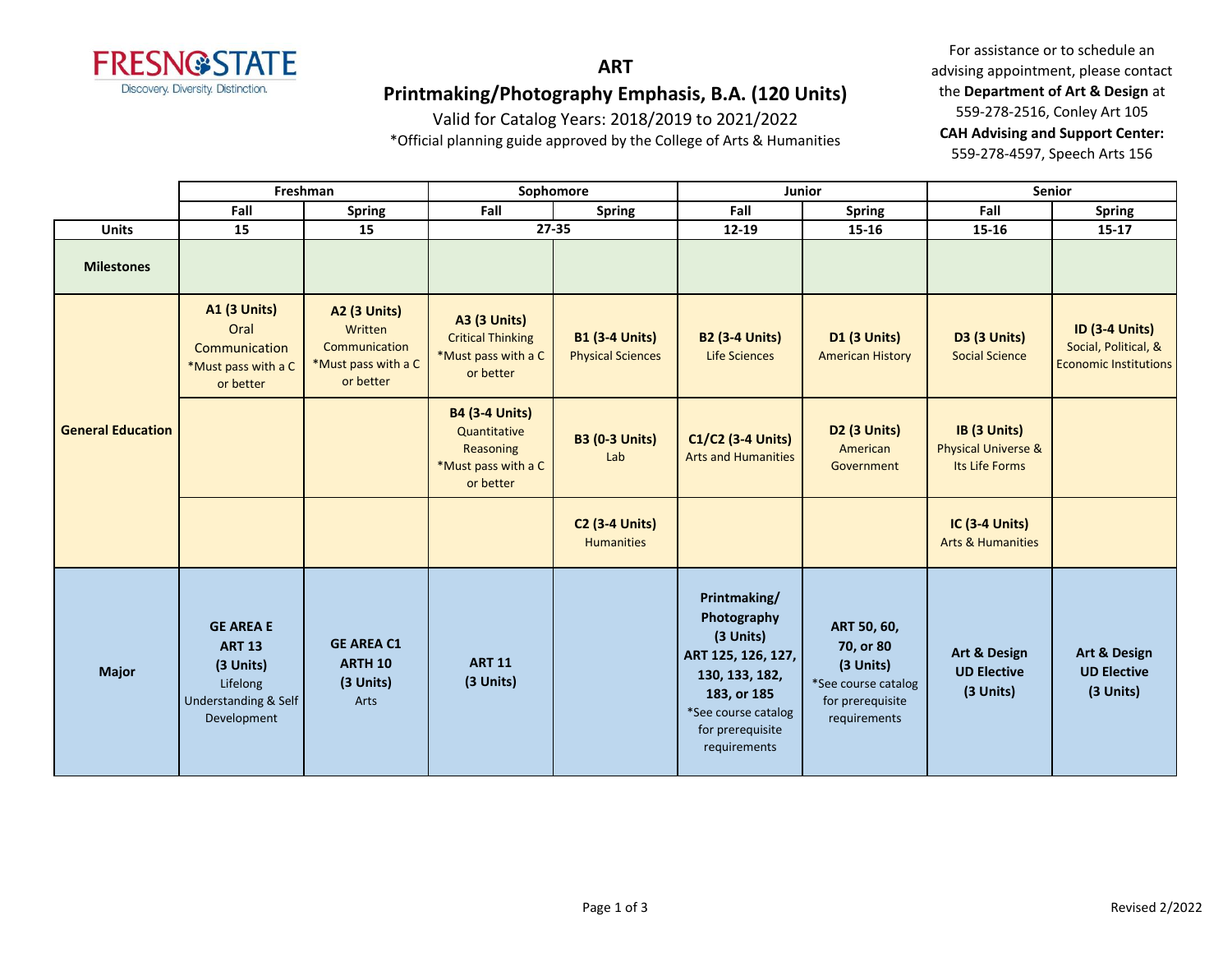

Valid for Catalog Years: 2018/2019 to 2021/2022

\*Official planning guide approved by the College of Arts & Humanities

For assistance or to schedule an advising appointment, please contact the **Department of Art & Design** at 559-278-2516, Conley Art 105 **CAH Advising and Support Center:**  559-278-4597, Speech Arts 156

|                                                               | Freshman                                                     |                                                 | Sophomore                           |                 | Junior                                                                                                        |                                                                                                                                      | Senior                                                                                                                                                                        |                                                 |
|---------------------------------------------------------------|--------------------------------------------------------------|-------------------------------------------------|-------------------------------------|-----------------|---------------------------------------------------------------------------------------------------------------|--------------------------------------------------------------------------------------------------------------------------------------|-------------------------------------------------------------------------------------------------------------------------------------------------------------------------------|-------------------------------------------------|
|                                                               | Fall                                                         | <b>Spring</b>                                   | Fall                                | <b>Spring</b>   | Fall                                                                                                          | <b>Spring</b>                                                                                                                        | Fall                                                                                                                                                                          | <b>Spring</b>                                   |
| <b>Units</b>                                                  | 15                                                           | 15                                              |                                     | $27 - 35$       | 12-19                                                                                                         | 15-16                                                                                                                                | 15-16                                                                                                                                                                         | $15 - 17$                                       |
| <b>Major</b>                                                  | <b>ART 101</b><br>(3 Units)                                  | ART 24, 30,<br><b>OR 40</b><br>(3 Units)        | <b>ARTH 132 OR 136</b><br>(3 Units) |                 |                                                                                                               | Printmaking/<br>Photography<br>(3 Units)<br>130, 133, 182,<br>183, or 185<br>*See course catalog<br>for prerequisite<br>requirements | Printmaking/<br>Photography<br>(3 Units)<br>ART 125, 126, 127, ART 125, 126, 127,<br>130, 133, 182,<br>183, or 185<br>*See course catalog<br>for prerequisite<br>requirements | Art & Design<br><b>UD Elective</b><br>(3 Units) |
|                                                               | <b>ART 112</b><br>(3 Units)                                  | <b>ART 14</b><br>(3 Units)<br>[Pre-Req: ART 13] | <b>UD ARTH Course</b><br>(3 Units)  |                 |                                                                                                               |                                                                                                                                      |                                                                                                                                                                               |                                                 |
|                                                               | <b>ART 20</b><br>(3 Units)<br>OR<br><b>ID43</b><br>(3 Units) | <b>ART 37</b><br>(3 Units)<br>[Pre-Req: ART 13] |                                     |                 |                                                                                                               |                                                                                                                                      |                                                                                                                                                                               |                                                 |
| <b>Additional</b><br><b>Graduation</b><br><b>Requirements</b> |                                                              |                                                 | <b>Elective</b>                     | <b>Elective</b> | <b>UDWS (0-4 Units)</b><br>*Upper Division<br>Writing Exam OR "W"<br>Course (must pass<br>with a C or better) | <b>Elective</b>                                                                                                                      |                                                                                                                                                                               | MI (3 Units)<br>Multicultural/<br>International |
|                                                               |                                                              |                                                 |                                     |                 | <b>Elective</b>                                                                                               |                                                                                                                                      |                                                                                                                                                                               | <b>Elective</b>                                 |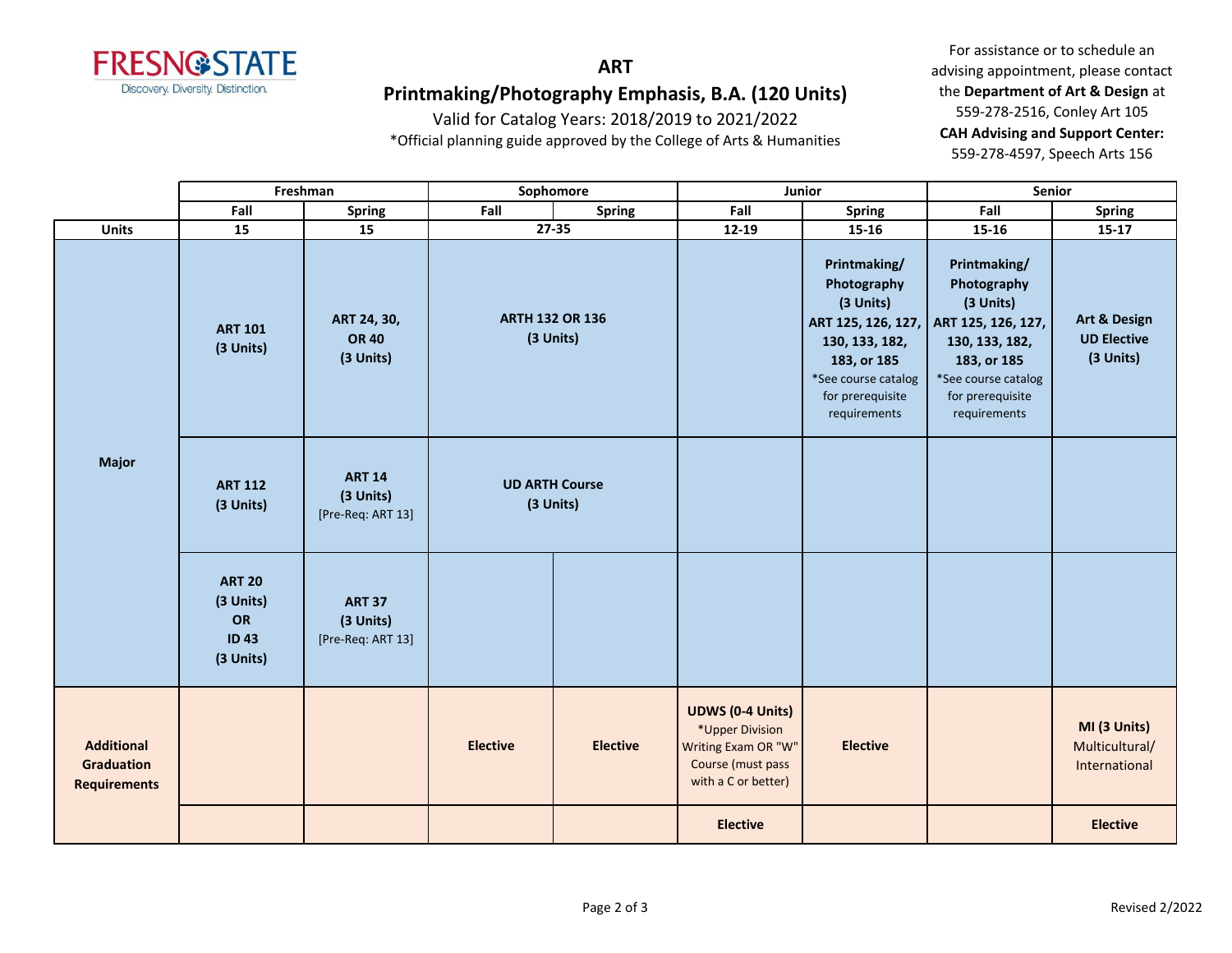

Valid for Catalog Years: 2018/2019 to 2021/2022

\*Official planning guide approved by the College of Arts & Humanities

For assistance or to schedule an advising appointment, please contact the **Department of Art & Design** at 559-278-2516, Conley Art 105 **CAH Advising and Support Center:**  559-278-4597, Speech Arts 156

|              | Freshman |               | Sophomore      |        | Junior    |                           | Senior                   |                |
|--------------|----------|---------------|----------------|--------|-----------|---------------------------|--------------------------|----------------|
|              | Fall     | <b>Spring</b> | Eal<br>raı.    | Spring | Fall      | <b>Spring</b>             | Fall                     | <b>Spring</b>  |
| <b>Units</b> | --       | --            | 27.25<br>Z1-35 |        | $12 - 19$ | --<br>$\epsilon$<br>T3-T0 | 4 P. 4 C<br>. .<br>12-TP | -- --<br>13-T1 |

#### **FOOTNOTES:**

**Prerequisites/Corequisites:** Other restrictions may apply. Please see your course catalog for detailed prerequisite/corequisite requirements.

**Grade Requirements:** CR/NC grading is only permitted in ART 198.

General Education: Units in this area may be used toward a double major or minor (see double major or departmental minor). Consult the appropriate department chair, program coordinator, or faculty adviser for further information.

**Electives (15-21 units):** Units in this area may be used toward a double major or minor. Students must earn a minimum of 120 units total to graduate. The number of required elective units may vary, depending on the amount of units earned from major and GE courses.

**Upper Division Writing Skills requirement (UDWS):** All undergraduate students must demonstrate competency in writing skills by passing the Upper Division Writing Exam (UDWE) or by obtaining a C or better in an approved upper division writing course, identified by the letter "W."

Substitutions: If substitutions/exceptions/waivers are made for any major courses that also meet GE and/or the Multicultural/International graduation requirement, the student is responsible for completing additional courses to satisfy the respective areas (GE and/or MI). This also includes the upperdivision writing requirement.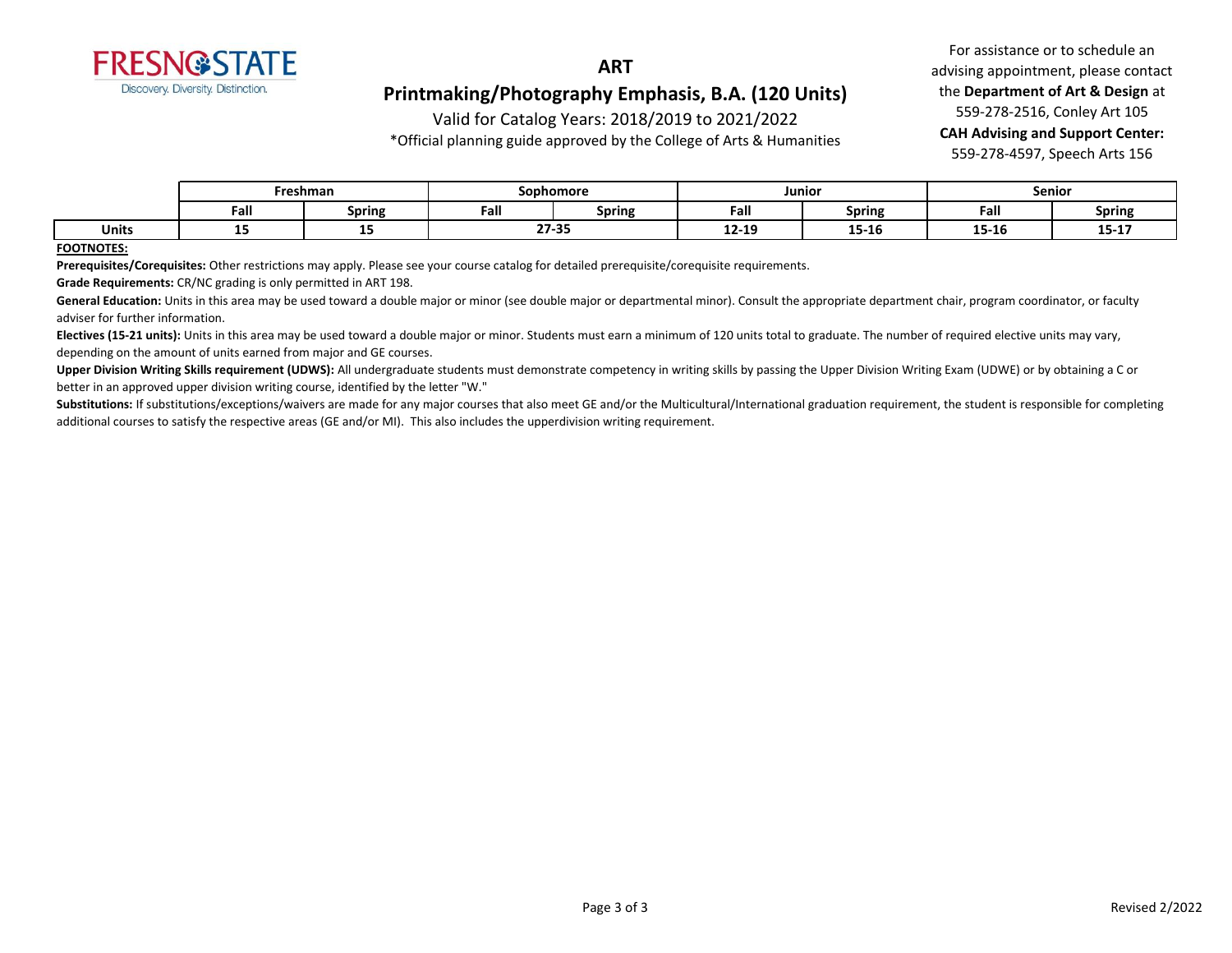# Photo Print Roadmap

| Freshman                 |                       |                      | Sophomore                           | <b>Junior</b>                       |                                                                     | <b>Senior</b>                                              |                                    |  |
|--------------------------|-----------------------|----------------------|-------------------------------------|-------------------------------------|---------------------------------------------------------------------|------------------------------------------------------------|------------------------------------|--|
| Fall                     | <b>Spring</b>         | Fall                 | <b>Spring</b>                       | Fall                                | Spring                                                              | Fall                                                       | Spring                             |  |
| GE A1                    | GE A3                 | GE B2 (3-4)          | GE B1 $(3-4)$                       | GED <sub>2</sub>                    | <b>GE IB</b>                                                        | GE IC (3-4)<br>(ART 102<br>recommended                     | MI                                 |  |
| GE A2                    | GE <sub>B4</sub>      | GE C2(3-4)           | GE B3 $(3-4)$                       | GED3                                | Elective                                                            | GE ID (3-4)                                                | <b>Elective</b>                    |  |
|                          |                       |                      | Elective                            |                                     |                                                                     |                                                            |                                    |  |
| ARTH 10<br>(GE C1)       | ARTH 11<br>(GE C1/C2) | ART 50, 60, or<br>80 | GE D1(3-4)                          | Writing<br>Exam or "W"<br>Course    | Art & Design<br><b>UD Elective</b>                                  | <b>ART 112</b>                                             | Art & Design<br><b>UD Elective</b> |  |
| <b>ART 13</b><br>(GE E1) | <b>ART 14</b>         | <b>ART 37</b>        | <b>ART 101</b>                      | <b>ARTH 132</b>                     | Upper<br><b>Division Art</b><br><b>History</b><br><b>(ARTH 136)</b> | <b>ARTH Upper</b><br><b>Division Art</b><br><b>History</b> | Art & Design<br><b>UD Elective</b> |  |
| <b>ART 20</b>            | <b>ART 16</b>         | ART 24 or ART<br>30  | <b>ART 124 or</b><br><b>ART 130</b> | <b>ART 126 or</b><br><b>ART 183</b> | <b>ART 127 or</b><br><b>ART 182</b>                                 | <b>ART 125 or</b><br><b>ART 133</b>                        | <b>Elective</b>                    |  |
| 15 units                 | 15 units              | 15-17 units          | 15-18 units                         | 12-16 units                         | 15 units                                                            | 15-17 units                                                | 15 units                           |  |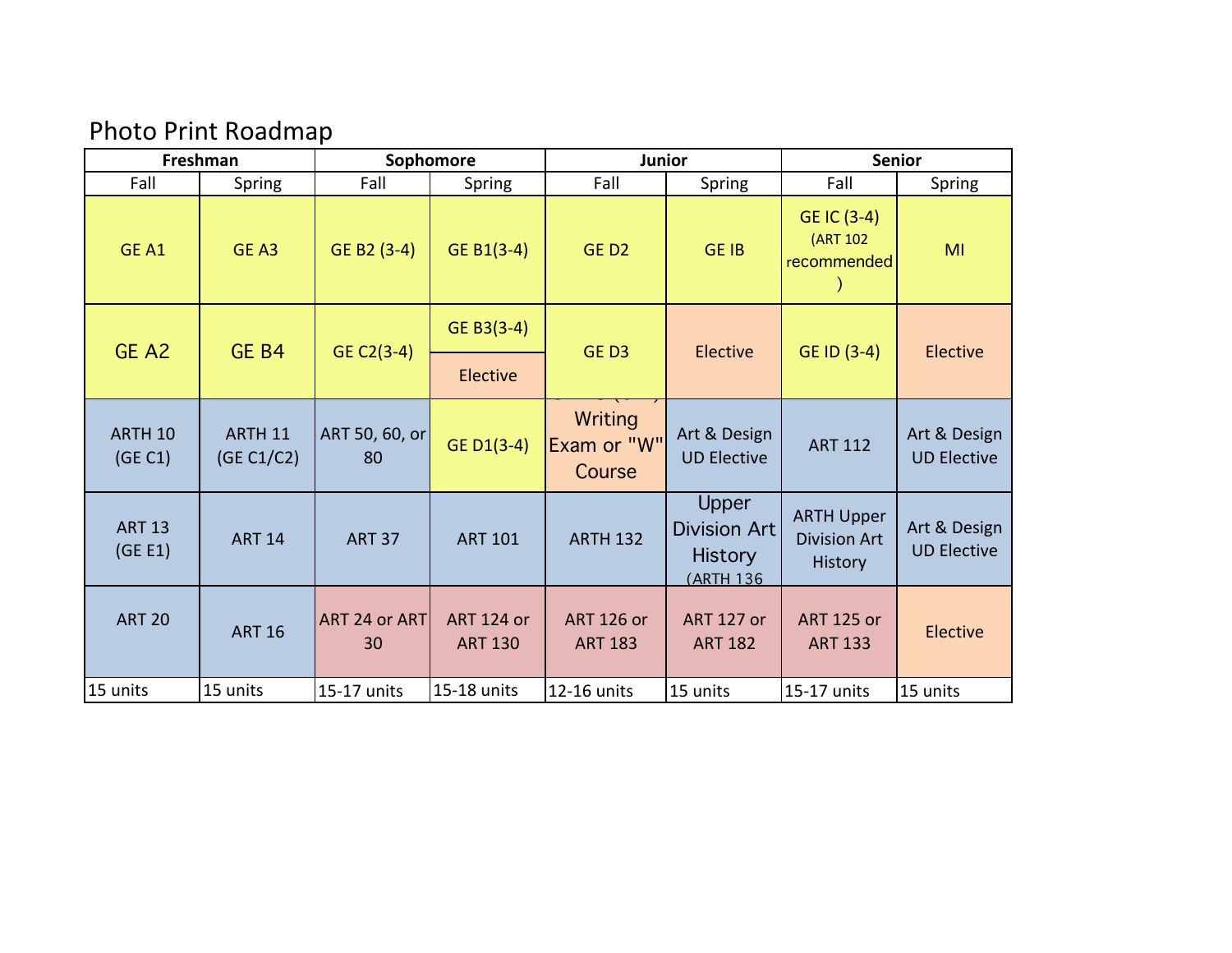

**ART**

## **Printmaking/Photography Emphasis, B.A. (120 Units)**

Valid for Catalog Years: 2012/2013 to 2017/2018

\*Official planning guide approved by the College of Arts & Humanities

For assistance or to schedule an advising appointment, please contact the **Department of Art & Design** at 559-278- 2516, Conley Art 105 **CAH Advising and Support Center:**  559-278-4597, Speech Arts 156

|                             | Freshman                                                                                           |                                                                              | Sophomore                                                                              |                                                      |                                                                                                                                                         | Junior                                                                                                                                                         | <b>Senior</b>                                                                                                                                               |                                                                               |
|-----------------------------|----------------------------------------------------------------------------------------------------|------------------------------------------------------------------------------|----------------------------------------------------------------------------------------|------------------------------------------------------|---------------------------------------------------------------------------------------------------------------------------------------------------------|----------------------------------------------------------------------------------------------------------------------------------------------------------------|-------------------------------------------------------------------------------------------------------------------------------------------------------------|-------------------------------------------------------------------------------|
|                             | Fall                                                                                               | <b>Spring</b>                                                                | Fall                                                                                   | <b>Spring</b>                                        | Fall                                                                                                                                                    | <b>Spring</b>                                                                                                                                                  | Fall                                                                                                                                                        | <b>Spring</b>                                                                 |
| <b>Units</b>                | 15                                                                                                 | 15                                                                           | 27-35                                                                                  |                                                      | $12 - 19$                                                                                                                                               | $15 - 16$                                                                                                                                                      | 15-16                                                                                                                                                       | $15 - 17$                                                                     |
| General<br><b>Education</b> | <b>A1 (3 Units)</b><br>Oral<br>Communication<br>*Must pass with a C<br>or better                   | A2 (3 Units)<br>Written<br>Communication<br>*Must pass with a C or<br>better | <b>A3 (3 Units)</b><br><b>Critical Thinking</b><br>*Must pass with a<br>C or better    | <b>B1 (3-4 Units)</b><br>Physical<br><b>Sciences</b> | <b>B2 (3-4 Units)</b><br><b>Life Sciences</b>                                                                                                           | <b>D1 (3 Units)</b><br><b>American History</b>                                                                                                                 | <b>D3 (3 Units)</b><br><b>Social Science</b>                                                                                                                | <b>ID (3-4 Units)</b><br>Social, Political, &<br><b>Economic Institutions</b> |
|                             |                                                                                                    |                                                                              | <b>B4 (3-4 Units)</b><br>Quantitative<br>Reasoning<br>*Must pass with a<br>C or better | <b>B3 (0-3 Units)</b><br>Lab                         | C1/C2 (3-4 Units)<br><b>Arts and Humanities</b>                                                                                                         | D <sub>2</sub> (3 Units)<br><b>American Government</b>                                                                                                         | IB (3 Units)<br><b>Physical Universe &amp;</b><br>Its Life Forms                                                                                            | MI (3 Units)<br>Multicultural/<br>International                               |
|                             |                                                                                                    |                                                                              |                                                                                        | <b>C2 (3-4 Units)</b><br><b>Humanities</b>           |                                                                                                                                                         |                                                                                                                                                                | <b>IC (3-4 Units)</b><br><b>Arts &amp; Humanities</b>                                                                                                       |                                                                               |
| <b>Major</b>                | <b>GE AREA E ART 13</b><br>(3 Units)<br>Lifelong<br><b>Understanding &amp; Self</b><br>Development | <b>GE ARE C1 ARTH 10</b><br>(3 Units)<br>Arts                                | <b>ART 11 (3 Units)</b>                                                                |                                                      | Printmaking/<br>Photography (3 Units)<br>ART 125, 126, 127,<br>130, 133, 182,<br>183, or 185<br>*See course catalog for<br>prerequisite<br>requirements | ART 50, 60,<br>70, or 80 (3 Units)<br>*See course catalog for<br>prerequisite<br>requirements                                                                  | Art & Design<br><b>UD Elective (3 Units)</b>                                                                                                                | <b>Art &amp; Design</b><br><b>UD Elective (3</b><br>Units)                    |
|                             | <b>ART 101 (3 Units)</b>                                                                           | ART 24, 30,<br><b>OR 40 (3 Units)</b>                                        | <b>ARTH 132 OR 136 (3 Units)</b>                                                       |                                                      |                                                                                                                                                         | Printmaking/<br><b>Photography (3 Units)</b><br>ART 125, 126, 127,<br>130, 133, 182,<br>183, or 185<br>*See course catalog for<br>prerequisite<br>requirements | Printmaking/<br><b>Photography (3 Units)</b><br>ART 125, 126, 127, 130,<br>133, 182,<br>183, or 185<br>*See course catalog for<br>prerequisite requirements | <b>Art &amp; Design</b><br><b>UD Elective (3)</b><br>Units)                   |